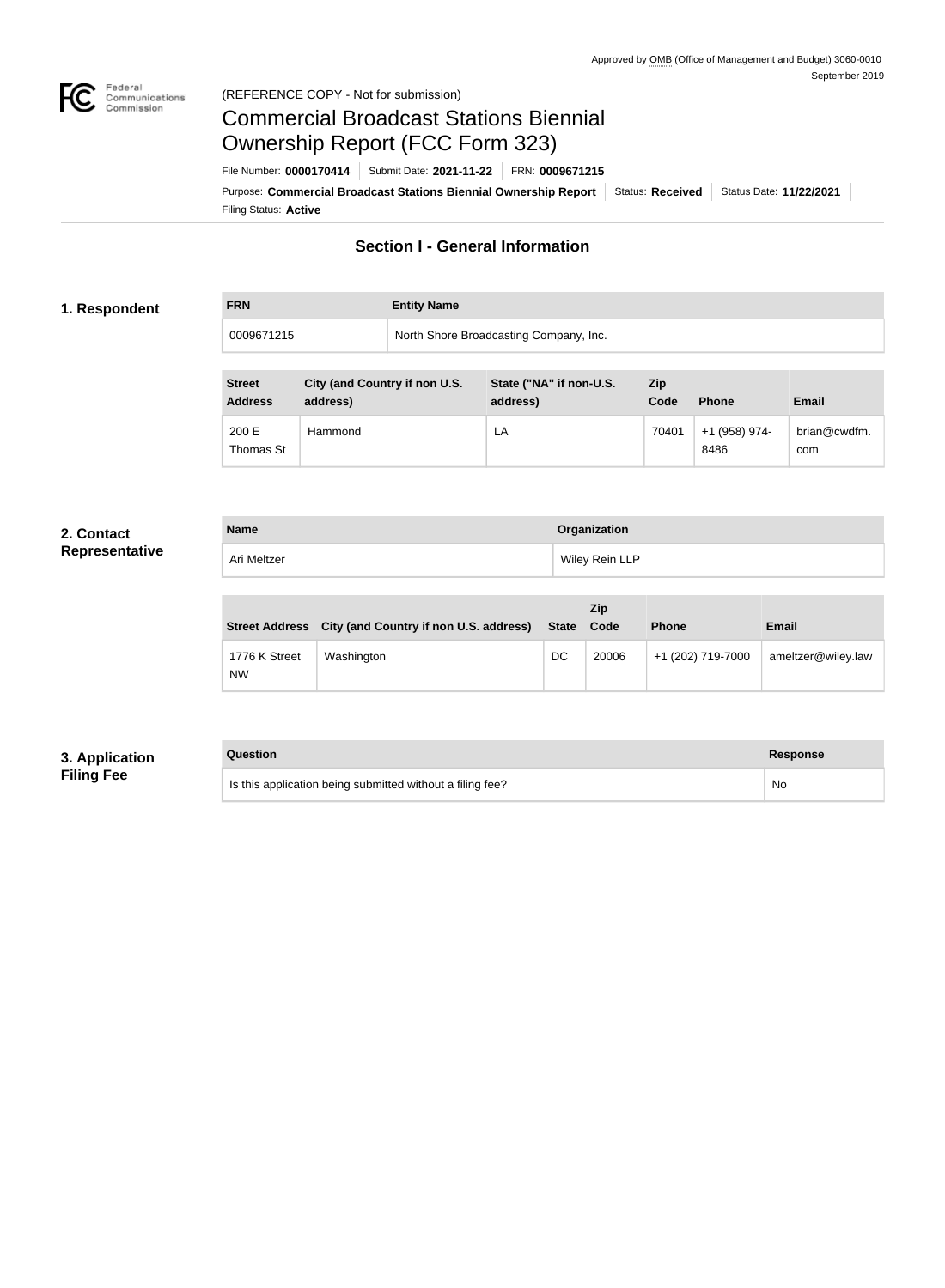| <b>Application Type</b> | <b>Form Number</b> | <b>Fee Code</b> | Quantity | <b>Fee Amount</b> | <b>Subtotal</b> |
|-------------------------|--------------------|-----------------|----------|-------------------|-----------------|
| <b>Biennial</b>         | Form 323           | <b>MAR</b>      | 12       | 85                | \$1,020.00      |
|                         |                    |                 |          | Total             | \$1,020.00      |

#### **4. Nature of Respondent**

| (a) Provide the following information about the Respondent: |                        |  |
|-------------------------------------------------------------|------------------------|--|
| <b>Relationship to stations/permits</b>                     | Licensee               |  |
| <b>Nature of Respondent</b>                                 | For-profit corporation |  |

**(b) Provide the following information about this report:**

| <b>Purpose</b> | Biennial                                                                                                                                                                               |
|----------------|----------------------------------------------------------------------------------------------------------------------------------------------------------------------------------------|
| "As of" date   | 10/01/2021                                                                                                                                                                             |
|                | When filing a biennial ownership report or validating<br>and resubmitting a prior biennial ownership report, this<br>date must be Oct. 1 of the year in which this report is<br>filed. |

#### **5. Licensee(s) and Station(s)**

#### **Respondent is filing this report to cover the following Licensee(s) and station(s):**

| Licensee/Permittee Name                | <b>FRN</b> |
|----------------------------------------|------------|
| North Shore Broadcasting Company, Inc. | 0009671215 |

| Fac. ID No. | <b>Call Sign</b> | <b>City</b>        | <b>State</b> | <b>Service</b> |
|-------------|------------------|--------------------|--------------|----------------|
| 679         | <b>WFPR</b>      | <b>HAMMOND</b>     | LA           | AM             |
| 680         | <b>WHMD</b>      | <b>HAMMOND</b>     | LA           | <b>FM</b>      |
| 6318        | <b>WBKN</b>      | <b>BROOKHAVEN</b>  | <b>MS</b>    | <b>FM</b>      |
| 19616       | <b>WJSH</b>      | <b>FOLSOM</b>      | LA           | <b>FM</b>      |
| 41571       | <b>WTGG</b>      | <b>AMITE</b>       | LA           | <b>FM</b>      |
| 49247       | <b>WYLK</b>      | <b>LACOMBE</b>     | LA           | <b>FM</b>      |
| 53025       | <b>WKJN</b>      | <b>CENTREVILLE</b> | <b>MS</b>    | FM             |
| 58934       | <b>WAPF</b>      | <b>MCCOMB</b>      | <b>MS</b>    | AM             |
| 58935       | <b>WAKH</b>      | <b>MCCOMB</b>      | <b>MS</b>    | <b>FM</b>      |
| 76262       | <b>WMJU</b>      | <b>BUDE</b>        | <b>MS</b>    | <b>FM</b>      |
| 82529       | <b>WAZA</b>      | <b>LIBERTY</b>     | <b>MS</b>    | <b>FM</b>      |
| 152562      | <b>W279DB</b>    | <b>HAMMOND</b>     | LA           | <b>FX</b>      |
| 164264      | <b>WFCG</b>      | <b>TYLERTOWN</b>   | <b>MS</b>    | <b>FM</b>      |

## **Section II – Biennial Ownership Information**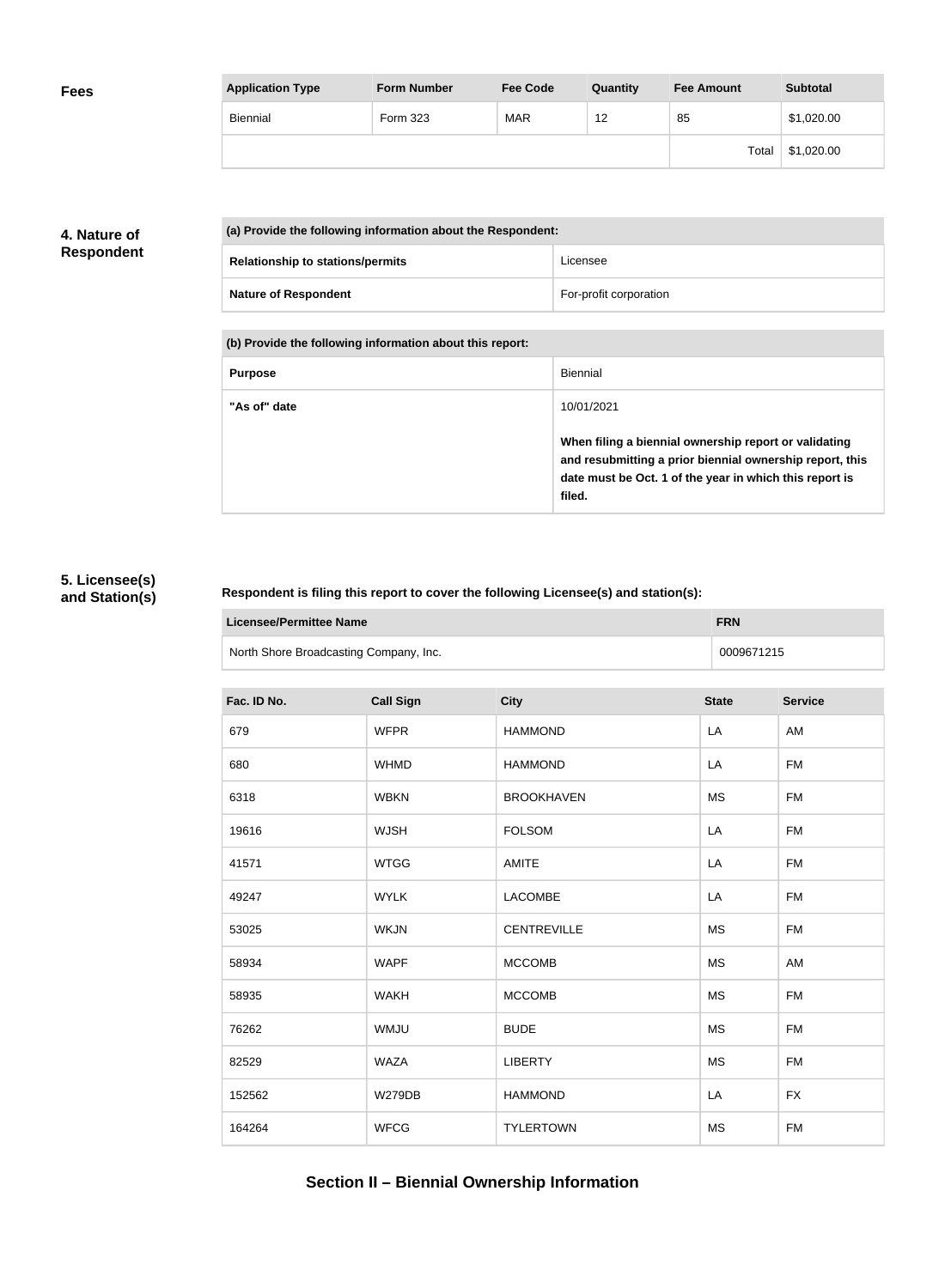Licensee Respondents that hold authorizations for one or more full power television, AM, and/or FM stations should list all contracts and other instruments set forth in 47 C.F.R. Section 73.3613(a) through (c) for the facility or facilities listed on this report. In addition, attributable Local Marketing Agreements (LMAs) and attributable Joint Sales Agreements (JSAs) must be disclosed by the licensee of the brokering station on its ownership report. If the agreement is an attributable LMA, an attributable JSA, or a network affiliation agreement, check the appropriate box. Otherwise, select "Other." Non-Licensee Respondents, as well as Licensee Respondents that only hold authorizations for Class A television and/or low power television stations, should select "Not Applicable" in response to this question.

| <b>Document Information</b>                     |                                                           |  |  |
|-------------------------------------------------|-----------------------------------------------------------|--|--|
| Description of contract or instrument           | Articles of Incorporation                                 |  |  |
| Parties to contract or instrument               | State of Mississippi                                      |  |  |
| Date of execution                               | 07/2003                                                   |  |  |
| Date of expiration                              | No expiration date                                        |  |  |
| <b>Agreement type</b><br>(check all that apply) | Other<br><b>Agreement Type: Articles of Incorporation</b> |  |  |

#### **Document Information**

| Description of contract or instrument           | By-Laws of North Shore Broadcasting Company, Inc. |
|-------------------------------------------------|---------------------------------------------------|
| Parties to contract or instrument               | North Shore Broadcasting Company, Inc.            |
| Date of execution                               | 07/2003                                           |
| Date of expiration                              | No expiration date                                |
| <b>Agreement type</b><br>(check all that apply) | Other<br><b>Agreement Type: By-Laws</b>           |

| <b>Document Information</b>                     |                                         |  |  |  |
|-------------------------------------------------|-----------------------------------------|--|--|--|
| Description of contract or instrument           | Loan Agreement                          |  |  |  |
| Parties to contract or instrument               | The Peoples Bank                        |  |  |  |
| Date of execution                               | 06/2013                                 |  |  |  |
| Date of expiration                              | 06/2024                                 |  |  |  |
| <b>Agreement type</b><br>(check all that apply) | Other<br>Agreement Type: Loan Agreement |  |  |  |

#### **2. Ownership Interests**

**(a)** Ownership Interests. This Question requires Respondents to enter detailed information about ownership interests by generating a series of subforms. Answer each question on each subform. The first subform listing should be for the Respondent itself. If the Respondent is not a natural person, also list each of the officers, directors, stockholders, non-insulated partners, non-insulated members, and any other persons or entities with a direct attributable interest in the Respondent pursuant to the standards set forth in 47 C.F.R. Section 73.3555. (A "direct" interest is one that is not held through any intervening companies or entities.) List each interest holder with a direct attributable interest in the Respondent separately.

Leave the percentage of total assets (Equity Debt Plus) field blank for an interest holder unless that interest holder has an attributable interest in the Respondent solely on the basis of the Commission's Equity Debt Plus attribution standard, 47 C.F.R. Section 73.3555, Note 2(i).

In the case of vertical or indirect ownership structures, list only those interests in the Respondent that also represent an attributable interest in the Licensee(s) for which the report is being submitted.

Entities that are part of an organizational structure that includes holding companies or other forms of indirect ownership must file separate ownership reports. In such a structure do not report, or file a separate report for, any interest holder that does not have an attributable interest in the Licensee(s) for which the report is being submitted.

Please see the Instructions for further detail concerning interests that must be reported in response to this question.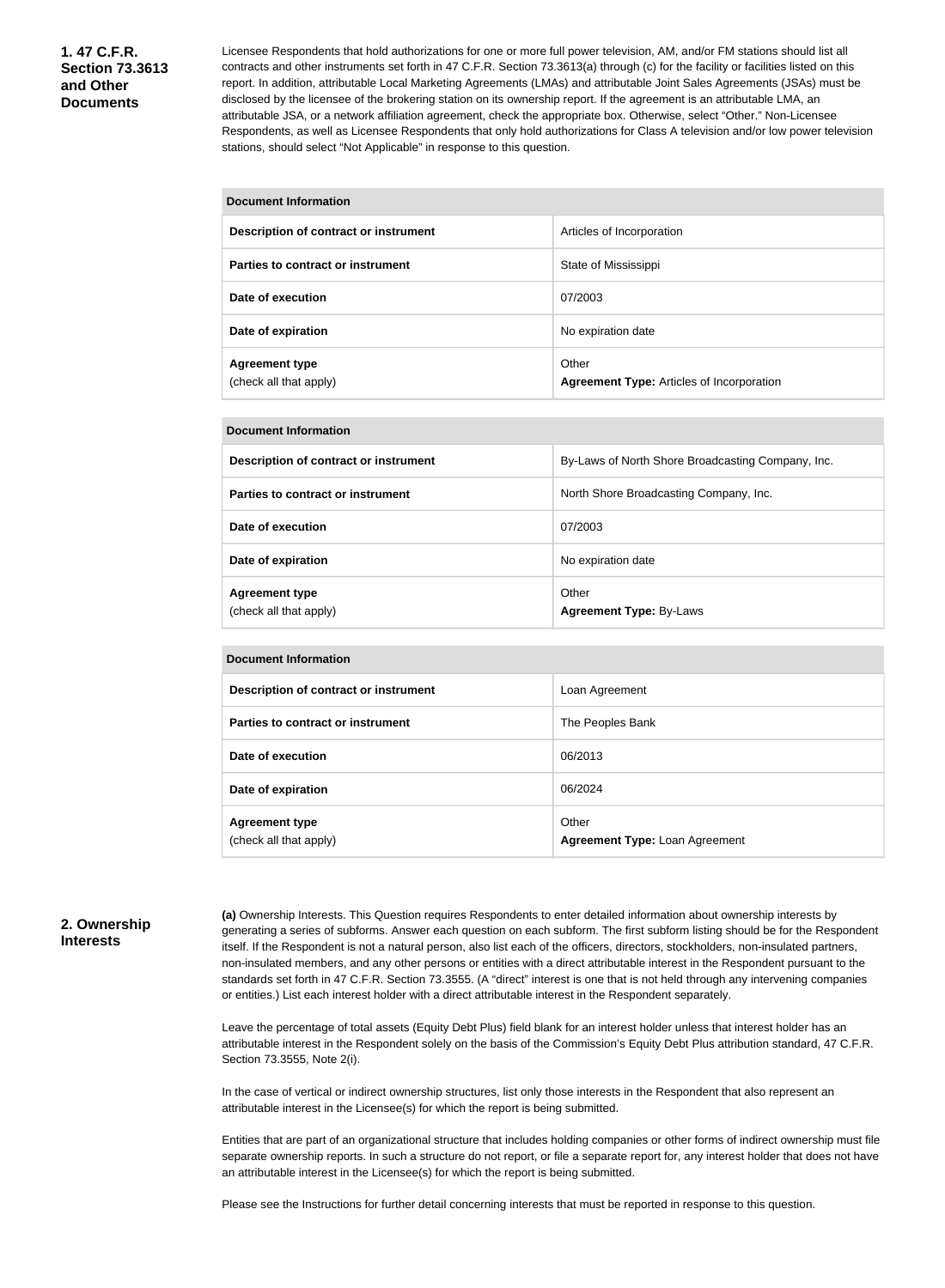The Respondent must provide an FCC Registration Number for each interest holder reported in response to this question. Please see the Instructions for detailed information and guidance concerning this requirement.

| <b>Ownership Information</b>                            |                                                                                      |                      |                            |  |
|---------------------------------------------------------|--------------------------------------------------------------------------------------|----------------------|----------------------------|--|
| <b>FRN</b>                                              | 0009671215                                                                           |                      |                            |  |
| <b>Entity Name</b>                                      | North Shore Broadcasting Company, Inc.                                               |                      |                            |  |
| <b>Address</b>                                          | PO Box                                                                               |                      |                            |  |
|                                                         | <b>Street 1</b>                                                                      | 200 E Thomas St      |                            |  |
|                                                         | <b>Street 2</b>                                                                      |                      |                            |  |
|                                                         | <b>City</b>                                                                          | Hammond              |                            |  |
|                                                         | State ("NA" if non-U.S.<br>address)                                                  | LA                   |                            |  |
|                                                         | <b>Zip/Postal Code</b>                                                               | 70401                |                            |  |
|                                                         | Country (if non-U.S.<br>address)                                                     | <b>United States</b> |                            |  |
| <b>Listing Type</b>                                     | Respondent                                                                           |                      |                            |  |
| <b>Positional Interests</b><br>(check all that apply)   | Respondent                                                                           |                      |                            |  |
| <b>Tribal Nation or Tribal</b><br><b>Entity</b>         | Interest holder is not a Tribal nation or Tribal entity                              |                      |                            |  |
| <b>Interest Percentages</b><br>(enter percentage values | Voting                                                                               | 0.0%                 | <b>Jointly Held?</b><br>No |  |
| from 0.0 to 100.0)                                      | <b>Equity</b>                                                                        | 0.0%                 |                            |  |
|                                                         | <b>Total assets (Equity Debt</b><br>Plus)                                            | 0.0%                 |                            |  |
| that do not appear on this report?                      | Does interest holder have an attributable interest in one or more broadcast stations |                      | No                         |  |

#### **Ownership Information**

| <b>FRN</b>                                            | 0021321393                            |                      |  |
|-------------------------------------------------------|---------------------------------------|----------------------|--|
| <b>Name</b>                                           | Charles W. Dowdy                      |                      |  |
| <b>Address</b>                                        | PO Box                                |                      |  |
|                                                       | <b>Street 1</b>                       | 200 E Thomas St      |  |
|                                                       | <b>Street 2</b>                       |                      |  |
|                                                       | <b>City</b>                           | Hammond              |  |
|                                                       | State ("NA" if non-U.S.<br>address)   | LA                   |  |
|                                                       | <b>Zip/Postal Code</b>                | 70401                |  |
|                                                       | Country (if non-U.S.<br>address)      | <b>United States</b> |  |
| <b>Listing Type</b>                                   | Other Interest Holder                 |                      |  |
| <b>Positional Interests</b><br>(check all that apply) | Officer, Director, Owner, Stockholder |                      |  |
|                                                       |                                       |                      |  |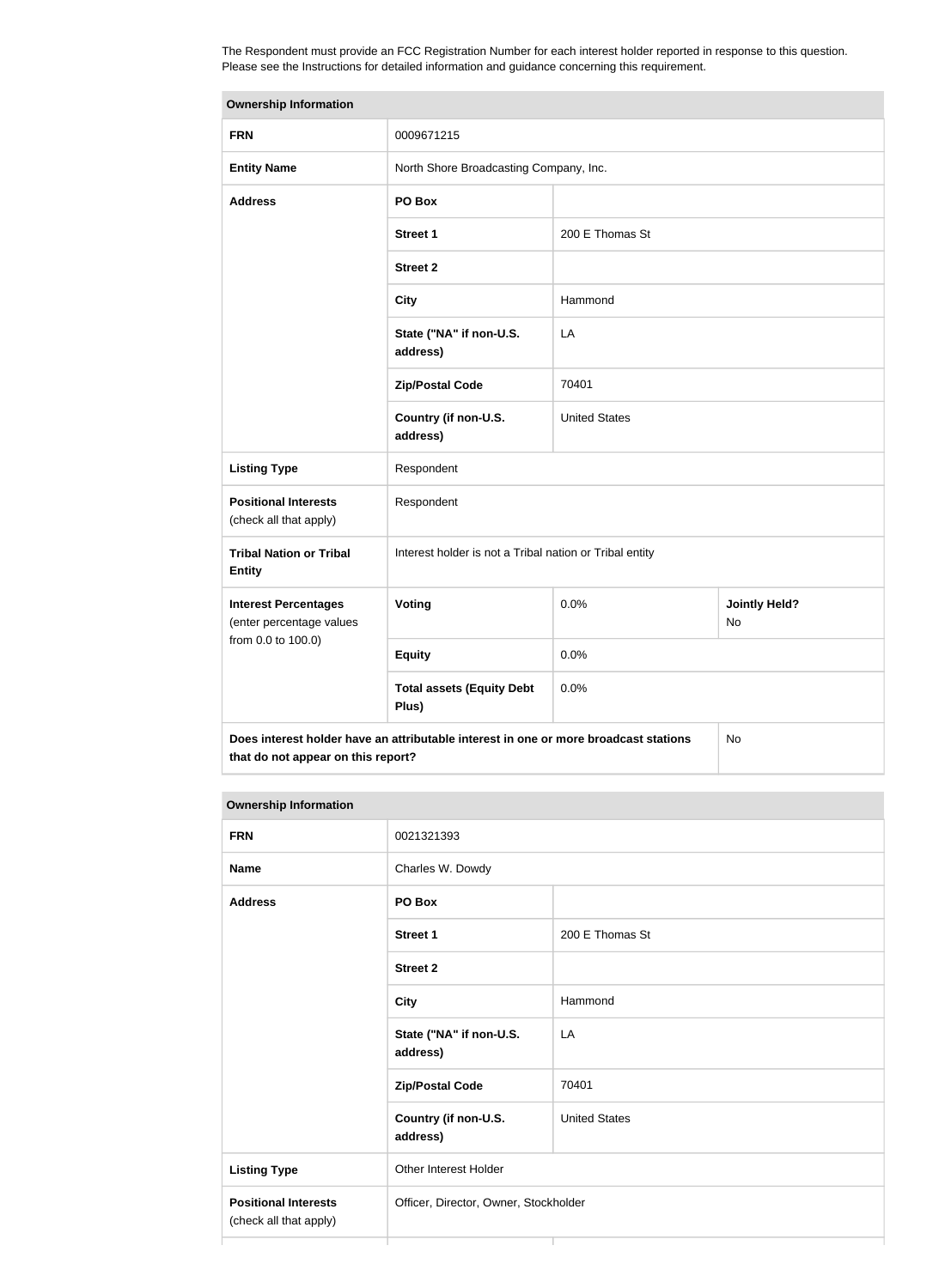| Citizenship, Gender,                                                                                                       | <b>Citizenship</b>                        | <b>US</b>              |                            |  |  |
|----------------------------------------------------------------------------------------------------------------------------|-------------------------------------------|------------------------|----------------------------|--|--|
| <b>Ethnicity, and Race</b><br><b>Information (Natural</b><br><b>Persons Only)</b>                                          | <b>Gender</b>                             | Male                   |                            |  |  |
|                                                                                                                            | <b>Ethnicity</b>                          | Not Hispanic or Latino |                            |  |  |
|                                                                                                                            | Race                                      | White                  |                            |  |  |
| <b>Interest Percentages</b><br>(enter percentage values<br>from 0.0 to 100.0)                                              | Voting                                    | 50.2%                  | <b>Jointly Held?</b><br>No |  |  |
|                                                                                                                            | <b>Equity</b>                             | 50.2%                  |                            |  |  |
|                                                                                                                            | <b>Total assets (Equity Debt</b><br>Plus) | $0.0\%$                |                            |  |  |
| Does interest holder have an attributable interest in one or more broadcast stations<br>that do not appear on this report? |                                           | No                     |                            |  |  |

| <b>Ownership Information</b>                              |                                                                                      |                                     |    |  |  |
|-----------------------------------------------------------|--------------------------------------------------------------------------------------|-------------------------------------|----|--|--|
| <b>FRN</b>                                                | 0029705795                                                                           |                                     |    |  |  |
| <b>Name</b>                                               | Charles W. Dowdy, Jr.                                                                |                                     |    |  |  |
| <b>Address</b>                                            | PO Box                                                                               |                                     |    |  |  |
|                                                           | <b>Street 1</b>                                                                      | 200 E Thomas St                     |    |  |  |
|                                                           | <b>Street 2</b>                                                                      |                                     |    |  |  |
|                                                           | <b>City</b>                                                                          | Hammond                             |    |  |  |
|                                                           | State ("NA" if non-U.S.<br>address)                                                  | LA                                  |    |  |  |
|                                                           | <b>Zip/Postal Code</b>                                                               | 70401                               |    |  |  |
|                                                           | Country (if non-U.S.<br>address)                                                     | <b>United States</b>                |    |  |  |
| <b>Listing Type</b>                                       | Other Interest Holder                                                                |                                     |    |  |  |
| <b>Positional Interests</b><br>(check all that apply)     | Officer, Owner, Stockholder                                                          |                                     |    |  |  |
| Citizenship, Gender,                                      | <b>Citizenship</b><br>US                                                             |                                     |    |  |  |
| <b>Ethnicity, and Race</b><br><b>Information (Natural</b> | Male<br>Gender                                                                       |                                     |    |  |  |
| Persons Only)                                             | <b>Ethnicity</b>                                                                     | Not Hispanic or Latino              |    |  |  |
|                                                           | Race                                                                                 | White                               |    |  |  |
| <b>Interest Percentages</b><br>(enter percentage values   | <b>Voting</b>                                                                        | 16.6%<br><b>Jointly Held?</b><br>No |    |  |  |
| from 0.0 to 100.0)                                        | <b>Equity</b>                                                                        | 16.6%                               |    |  |  |
|                                                           | <b>Total assets (Equity Debt</b><br>Plus)                                            | 0.0%                                |    |  |  |
|                                                           | Does interest holder have an attributable interest in one or more broadcast stations |                                     | No |  |  |

**that do not appear on this report?**

# **Ownership Information FRN** 0029705688 **Name** Eloise D. Cottrell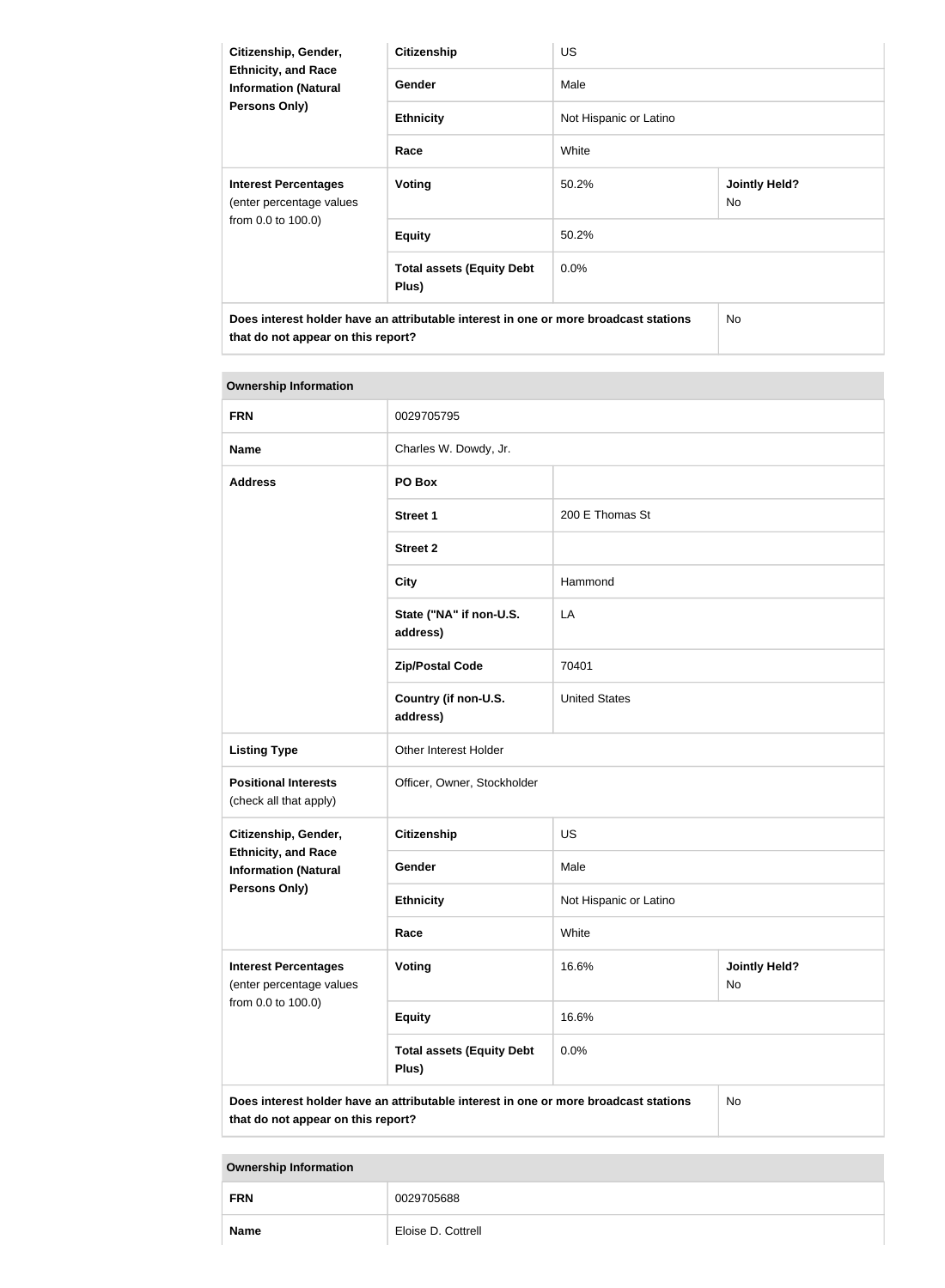| <b>Address</b>                                            | PO Box                                                                               |                                     |    |  |  |
|-----------------------------------------------------------|--------------------------------------------------------------------------------------|-------------------------------------|----|--|--|
|                                                           | <b>Street 1</b>                                                                      | 200 E Thomas St                     |    |  |  |
|                                                           | <b>Street 2</b>                                                                      |                                     |    |  |  |
|                                                           | <b>City</b>                                                                          | Hammond                             |    |  |  |
|                                                           | State ("NA" if non-U.S.<br>address)                                                  | LA                                  |    |  |  |
|                                                           | <b>Zip/Postal Code</b>                                                               | 70401                               |    |  |  |
|                                                           | Country (if non-U.S.<br>address)                                                     | <b>United States</b>                |    |  |  |
| <b>Listing Type</b>                                       | Other Interest Holder                                                                |                                     |    |  |  |
| <b>Positional Interests</b><br>(check all that apply)     | Officer, Owner, Stockholder                                                          |                                     |    |  |  |
| Citizenship, Gender,                                      | <b>Citizenship</b>                                                                   | <b>US</b>                           |    |  |  |
| <b>Ethnicity, and Race</b><br><b>Information (Natural</b> | Gender                                                                               | Female                              |    |  |  |
| <b>Persons Only)</b>                                      | <b>Ethnicity</b>                                                                     | Not Hispanic or Latino              |    |  |  |
|                                                           | Race                                                                                 | White                               |    |  |  |
| <b>Interest Percentages</b><br>(enter percentage values   | <b>Voting</b>                                                                        | 16.6%<br><b>Jointly Held?</b><br>No |    |  |  |
| from 0.0 to 100.0)                                        | <b>Equity</b>                                                                        | 16.6%<br>0.0%                       |    |  |  |
|                                                           | <b>Total assets (Equity Debt</b><br>Plus)                                            |                                     |    |  |  |
| that do not appear on this report?                        | Does interest holder have an attributable interest in one or more broadcast stations |                                     | No |  |  |

# **Ownership Information**

| Ownership information                                     |                                                                              |                      |  |  |
|-----------------------------------------------------------|------------------------------------------------------------------------------|----------------------|--|--|
| <b>FRN</b>                                                | 0029705902                                                                   |                      |  |  |
| <b>Name</b>                                               | Brian M. Shirey                                                              |                      |  |  |
| <b>Address</b>                                            | PO Box                                                                       |                      |  |  |
|                                                           | <b>Street 1</b>                                                              | 200 E Thomas St      |  |  |
|                                                           | <b>Street 2</b>                                                              |                      |  |  |
|                                                           | <b>City</b>                                                                  | Hammond              |  |  |
|                                                           | State ("NA" if non-U.S.<br>LA<br>address)<br>70401<br><b>Zip/Postal Code</b> |                      |  |  |
|                                                           |                                                                              |                      |  |  |
|                                                           | Country (if non-U.S.<br>address)                                             | <b>United States</b> |  |  |
| <b>Listing Type</b>                                       | Other Interest Holder                                                        |                      |  |  |
| <b>Positional Interests</b><br>(check all that apply)     | Officer, Owner, Stockholder                                                  |                      |  |  |
| Citizenship, Gender,                                      | Citizenship                                                                  | <b>US</b>            |  |  |
| <b>Ethnicity, and Race</b><br><b>Information (Natural</b> | Gender<br>Male                                                               |                      |  |  |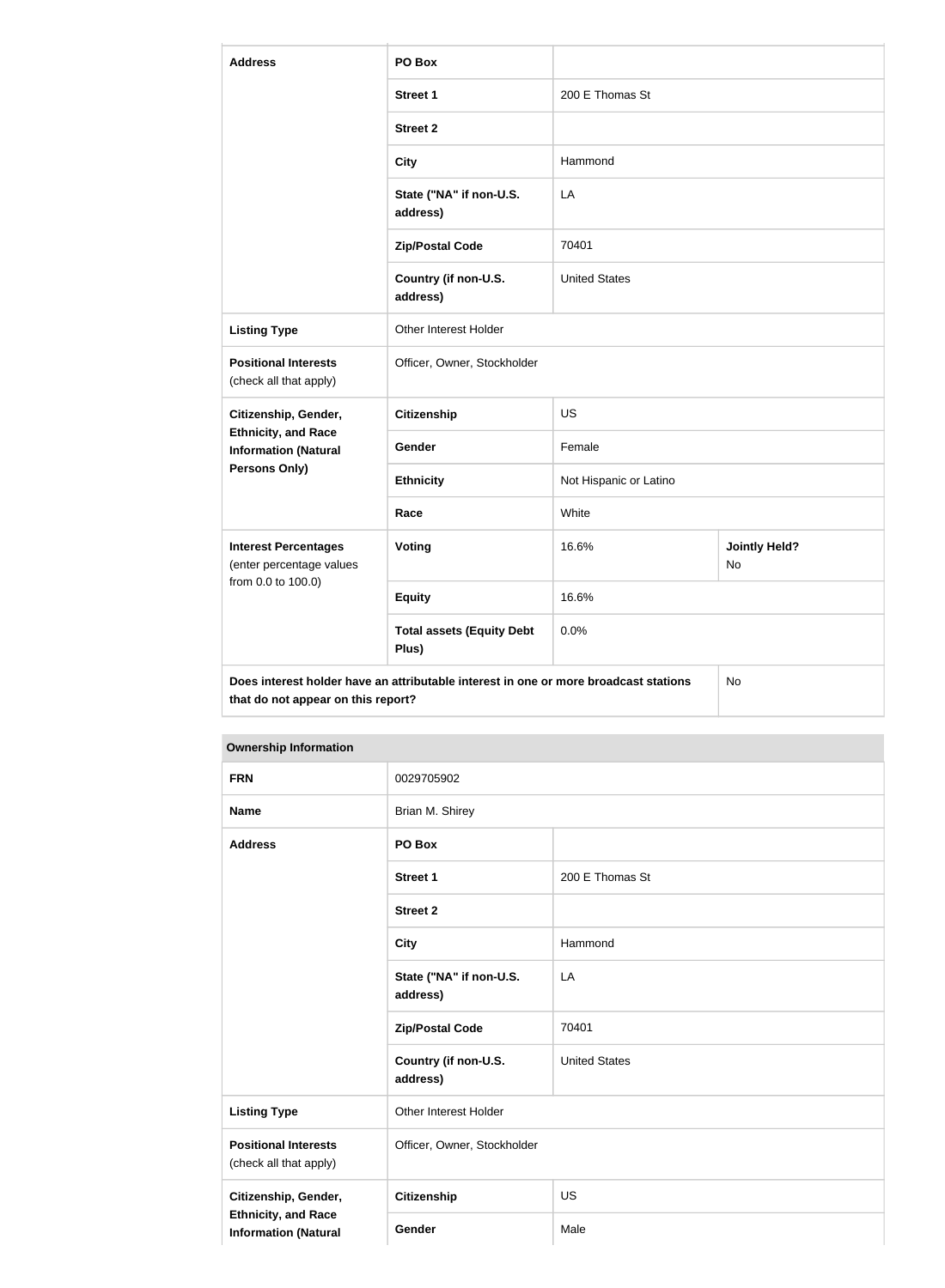| Persons Only)                                                                                                                                                                                                                                                                                                                                                                                                                                                                                                                                                                                                                                                  | <b>Ethnicity</b>                                                                                                                                                                                                                                                                                                                                                                                                                                                                                                                                                                                                                                                                                                                                                  | Not Hispanic or Latino |                                   |
|----------------------------------------------------------------------------------------------------------------------------------------------------------------------------------------------------------------------------------------------------------------------------------------------------------------------------------------------------------------------------------------------------------------------------------------------------------------------------------------------------------------------------------------------------------------------------------------------------------------------------------------------------------------|-------------------------------------------------------------------------------------------------------------------------------------------------------------------------------------------------------------------------------------------------------------------------------------------------------------------------------------------------------------------------------------------------------------------------------------------------------------------------------------------------------------------------------------------------------------------------------------------------------------------------------------------------------------------------------------------------------------------------------------------------------------------|------------------------|-----------------------------------|
|                                                                                                                                                                                                                                                                                                                                                                                                                                                                                                                                                                                                                                                                | Race                                                                                                                                                                                                                                                                                                                                                                                                                                                                                                                                                                                                                                                                                                                                                              | White                  |                                   |
| <b>Interest Percentages</b><br>(enter percentage values                                                                                                                                                                                                                                                                                                                                                                                                                                                                                                                                                                                                        | <b>Voting</b>                                                                                                                                                                                                                                                                                                                                                                                                                                                                                                                                                                                                                                                                                                                                                     | 16.6%                  | <b>Jointly Held?</b><br><b>No</b> |
| from 0.0 to 100.0)                                                                                                                                                                                                                                                                                                                                                                                                                                                                                                                                                                                                                                             | <b>Equity</b>                                                                                                                                                                                                                                                                                                                                                                                                                                                                                                                                                                                                                                                                                                                                                     | 16.6%                  |                                   |
|                                                                                                                                                                                                                                                                                                                                                                                                                                                                                                                                                                                                                                                                | <b>Total assets (Equity Debt</b><br>Plus)                                                                                                                                                                                                                                                                                                                                                                                                                                                                                                                                                                                                                                                                                                                         | 0.0%                   |                                   |
| that do not appear on this report?                                                                                                                                                                                                                                                                                                                                                                                                                                                                                                                                                                                                                             | Does interest holder have an attributable interest in one or more broadcast stations                                                                                                                                                                                                                                                                                                                                                                                                                                                                                                                                                                                                                                                                              |                        | No                                |
| If "No," submit as an exhibit an explanation.                                                                                                                                                                                                                                                                                                                                                                                                                                                                                                                                                                                                                  | (b) Respondent certifies that any interests, including equity, financial, or voting<br>interests, not reported in this filing are non-attributable.                                                                                                                                                                                                                                                                                                                                                                                                                                                                                                                                                                                                               |                        | Yes                               |
| filed, as defined in 47 C.F.R. Section 73.3555?<br>EITHER the subform OR the spreadsheet option below.<br>submit should use the spreadsheet option.<br>Spreadsheet format with the appropriate structure that is<br>use the spreadsheet option to complete this question<br>(including templates to start with), please Click Here.<br>that interest holder has an attributable interest in the<br>Equity Debt Plus attribution standard, 47 C.F.R. Section<br>for an interest holder unless that interest holder has an<br>attributable interest in the newspaper entity solely on the<br>basis of the Commission's Equity Debt Plus attribution<br>standard. | (c) Does the Respondent or any reported interest holder<br>hold an attributable interest in any newspaper entities in<br>the same market as any station for which this report is<br>If "Yes," provide information describing the interest(s), using<br>Respondents with a large number (50 or more) of entries to<br>NOTE: Spreadsheets must be submitted in a special XML<br>specified in the documentation. For instructions on how to<br>If using the subform, leave the percentage of total assets<br>(Equity Debt Plus) field blank for an interest holder unless<br>newspaper entity solely on the basis of the Commission's<br>73.3555, Note 2(i). If using an XML Spreadsheet, enter "NA"<br>into the percentage of total assets (Equity Debt Plus) field | <b>No</b>              |                                   |
| for each interest holder reported in response to this<br>and guidance concerning this requirement.                                                                                                                                                                                                                                                                                                                                                                                                                                                                                                                                                             | The Respondent must provide an FCC Registration Number<br>question. Please see the Instructions for detailed information                                                                                                                                                                                                                                                                                                                                                                                                                                                                                                                                                                                                                                          |                        |                                   |

**(d) Are any of the individuals listed as an attributable interest holder in the Respondent married to each other or related to each other as parentchild or as siblings?** Yes

If "Yes," provide the following information for each such the relationship.

#### **Family Relationships**

| <b>FRN</b> | 1321393<br>002 | <b>Name</b> | Charles W Dowdy |
|------------|----------------|-------------|-----------------|
|            |                |             |                 |